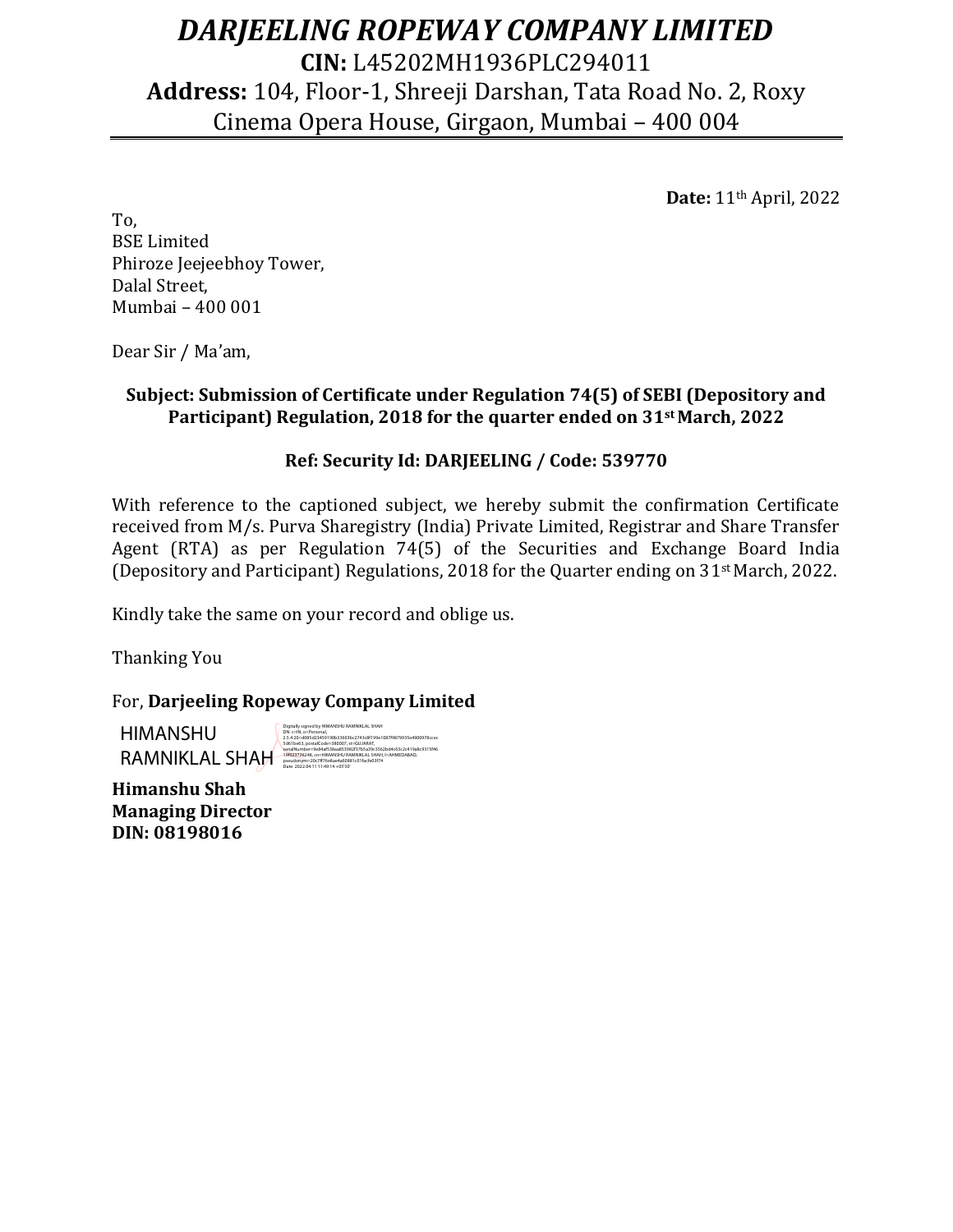

9 Shiv Shakti Industrial Estate, J. R. Boricha Marg, Lower Parel East, Mumbai - 400 011 Tel: 2301 2518 / 2301 6761 • Fax: 2301 2517 • Email: support@purvashare.com • Web: www.purvashare.com

01/04/2022

To,

DARJEELING ROPEWAY CO LTD - INE830S01014

Dear Sir/Madam.

## **Sub: Request for confirmation certificate as per Regulation 74(5) of SECURITIES AND EXCHANGE BOARD OF INDIA (DEPOSITORIES AND PARTICIPANTS) REGULATIONS, 2018**

As per Regulation 74(5) of Securities and Exchange Board of India (Depositories and Participants) Regulations, 2018, we hereby confirm that we have complied with the following within 15 days of receipt of the certificate(s) of security from the Depository Participant(DP):

- The securities comprised in the certificate(s) of Security dematerialised, have been listed on stock exchanges where the earlier issued securities are listed.
- After due verification, immediately mutilated and cancelled the certificate(s) of security received for dematerialisation.
- Substituted in our records the name of the Depository as the registered owner and had sent a certificate to this effect to the Depositories and to every stock exchange on a quarterly basis, where the security is listed.

Thanking you,

Yours faithfully, For Purva Sharegistry (India) Pvt. Ltd.

Ms. Deepali Dhuri Compliance Officer.